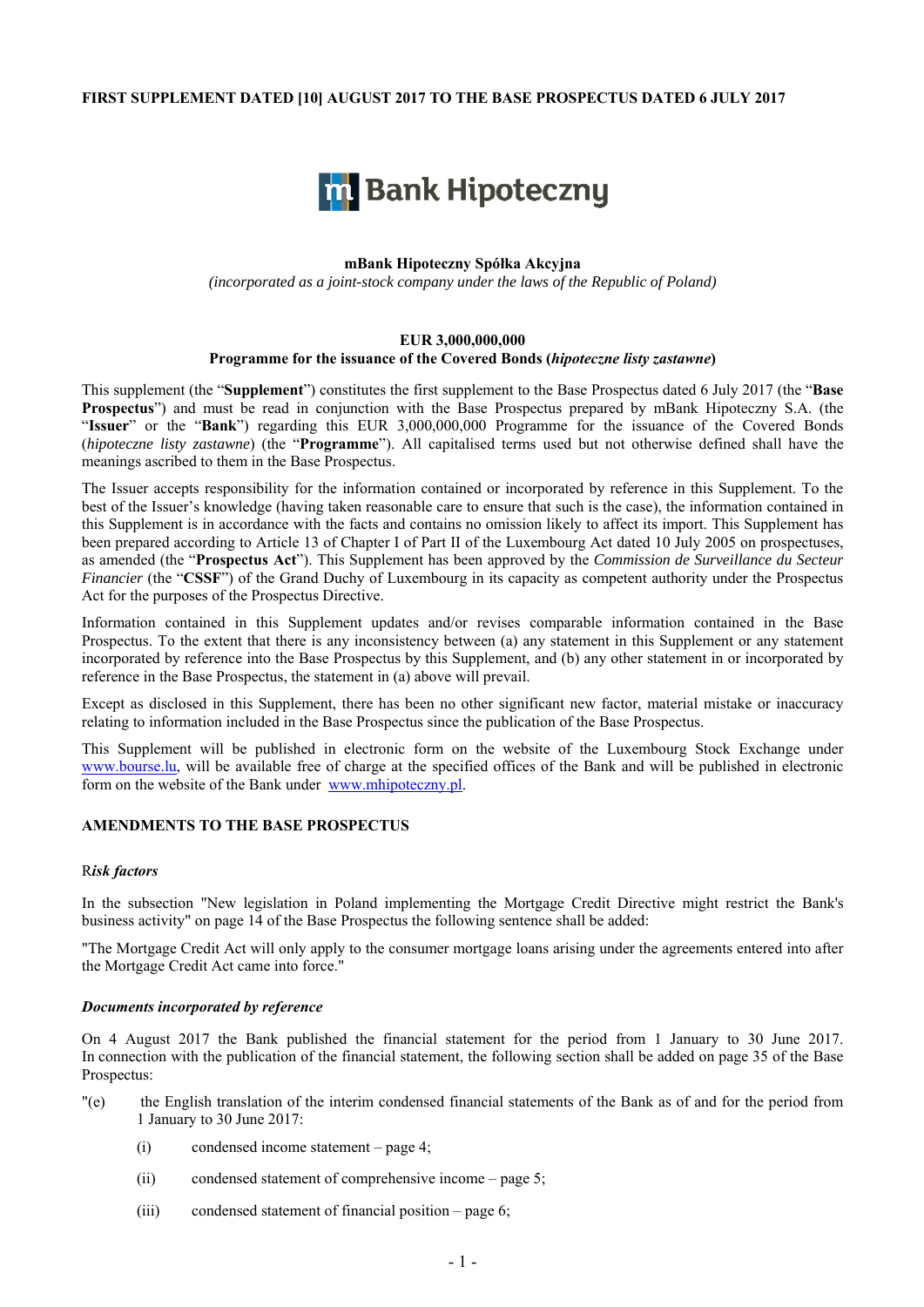- (iv) condensed statement of changes in equity page 7-8;
- (v) condensed statement of cash flow page 9; and
- (vi) explanatory notes to the condensed financial statements pages 10-62;
- (f) the English translation of the auditor's report prepared in connection with the financial statements of the Bank in respect of the financial period from 1 January 2017 until 30 June 2017."

## *Market Overview*

In the subsection "Residential Market" on page 65 of the Base Prospectus, the phrase "As at the date of this Base Prospectus the details of the programme were not presented." shall be replaced with the following sentence:

"One of the main pillars of the programme is the establishment of the National Real Property Resource, which will be responsible for the management of the real property belonging to the Polish State Treasury and running housing investments. National Real Property Resource is intended to be a self-financing entity, though it would also be possible for it to receive additional funding from the Polish State Treasury."

# *Description of the Bank*

In the fifth paragraph of the subsection "Business overview of the Bank – Main business activities" on page 70 of the Base Prospectus, after the sentence beginning with the phrase "Sales of retail mortgage loans in the agency model (…)" the following sentence shall be added:

"Starting from the end of July 2017 the Bank, as a part of its strategy, has refrained from granting mortgage loans to individuals (consumers). According to the new model mortgage loans will instead be provided to the clients by mBank and then assigned to the Bank as part of the pooling process."

# *Management of the Bank - General*

In the subsection "Management of the Bank - General" on page 79 of the Base Prospectus, the second paragraph shall be replaced with the following sentence:

 "To the best of the Bank's knowledge as of the date of this Base Prospectus, as supplemented on [10] August 2017, there are no potential conflicts of interest between the duties of the members of the Management Board or the Supervisory Board with respect to the Bank and their private interests or other duties."

### *Management of the Bank - Supervisory Board*

The table and its description on page 81 of the Base Prospectus shall be replaced with the table and text below:

"As of the date of this Base Prospectus, as supplemented on [10] August 2017, the Supervisory Board has the following members:

| Name                       | Year of<br>birth | <b>Position</b>                              | <b>Commencement of</b><br>membership | <b>Commencement of</b><br>current term | Date of expiration of the<br>current term |
|----------------------------|------------------|----------------------------------------------|--------------------------------------|----------------------------------------|-------------------------------------------|
| Cezary Kocik               | 1971             | Chairman of the<br>Supervisory Board         | 25 April 2012                        | 19 April 2016                          | 19 April 2019                             |
| Lidia Jabłonowska-<br>Luba | 1963             | Vice-chairman of<br>the Supervisory<br>Board | 30 October 2013                      | 19 April 2016                          | 19 April 2019                             |
| Michał Popiołek            | 1972             | Member of the<br>Supervisory Board           | 25 April 2012                        | 19 April 2016                          | 19 April 2019                             |
| Mariusz Tokarski           | 1954             | Member of the<br>Supervisory Board           | 3 July 2014                          | 19 April 2016                          | 19 April 2019                             |
| Jakub Fast                 | 1980             | Member of the<br>Supervisory Board           | 8 February 2017                      | 8 February 2017                        | 19 April 2019                             |
| Frank Bock                 | 1967             | Member of the<br>Supervisory Board           | 29 May 2017                          | 29 May 2017                            | 19 April 2019                             |
| Andreas Boeger             | 1973             | Member of the<br>Supervisory Board           | 14 July 2017                         | 14 July 2017                           | 19 April 2019                             |
| Paweł Graniewski           | 1956             | Member of the                                | 14 July 2017                         | 14 July 2017                           | 19 April 2019                             |